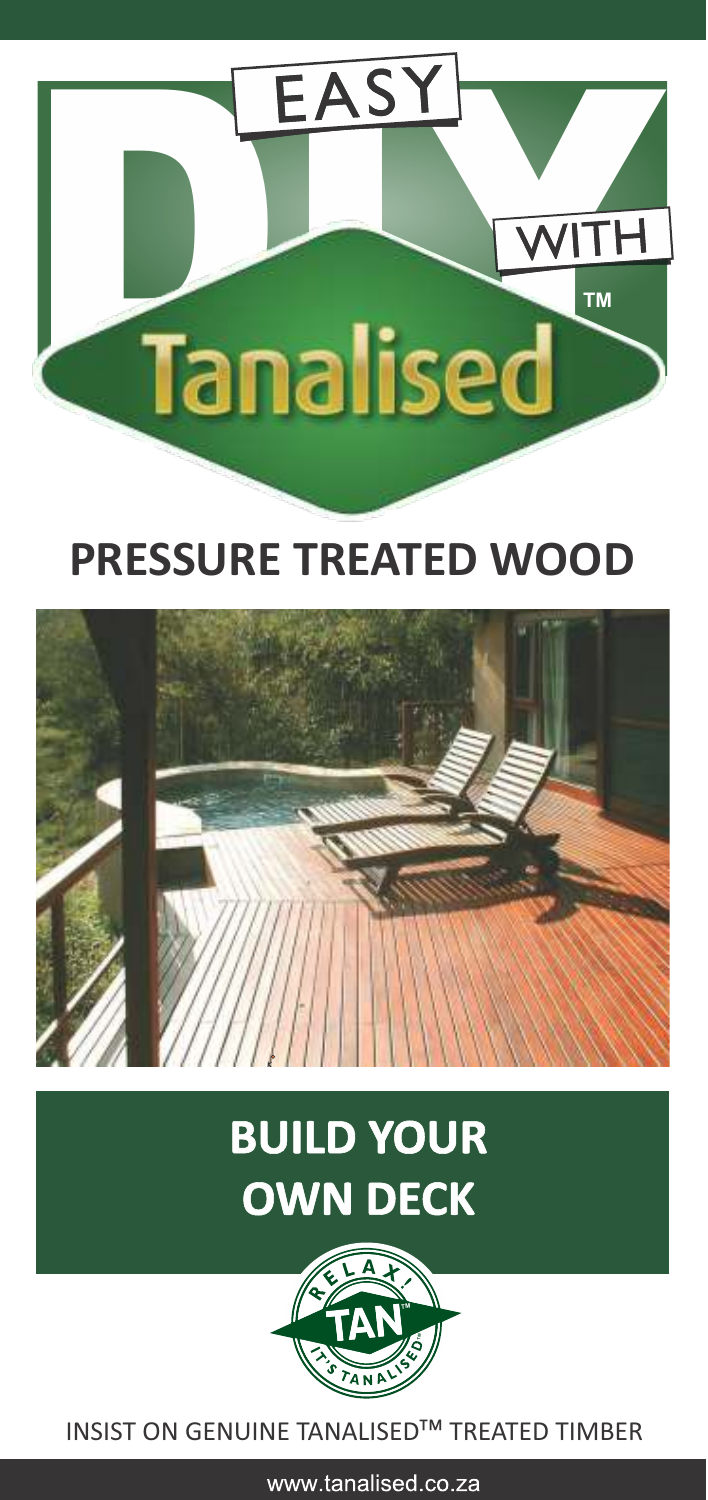#### **Planning your project**

Building a timber deck is a very popular project among DIY'ers - so here's a deck to inspire and challenge you!

This project is divided into 4 main sections. The first part covers how to plan and design your deck and the second part discusses the materials required. Then we go on to the construction of the base followed by the deck floor.

### **PHASE 1: Function and design of a deck**

Decks are designed to add living space to the home and, as a result, may be subjected to a considerable amount of wear and tear. In actually designing the deck, here are the important points to consider:

- How far off the ground will the deck be?
- What is going to happen to the crawl space underneath? Will it be concealed with latticing or bushes, or will lawn be grown underneath?
- What happens to objects falling through gaps in the deck flooring?

It is essential to ensure efficient water run off. Where possible, use narrow boards as they are less susceptible to cupping. Narrow boards are easier and cheaper to replace in the event of damage. It is also true that narrower boards of shorter lengths are easier to obtain.

When it comes to the bedding of support posts, make sure that the bottom of the posts are not encased in concrete (See Fig 3). This will ensure that water running down the posts is drained off easily and is not entrapped at the bottom, which may increase the risk of wood decay.

When designing bearers, make sure that boards are joined over double bearers (See Fig 1). The centre to centre distance between adjoining bearers should be no more than 20 times the thickness of a deck plank. For example, if a 35mm deck board is to be used, the spacing between bearers should be about 700mm.

When the terrain is rocky, it may be difficult to install the number of poles required by a conventional design. In this case, it may be better to use thicker poles. This approach could allow for a spacing between support poles of 3m. In such an application, thicker bearers, 50mm x 228mm would be bolted to the support poles. Beams would then be placed on top of these bearers at a spacing dictated by floor board thickness.

This design, because it requires stronger materials, could be more expensive. Also while designing, take account of the spacing between boards. Depending on deck function and the material used, spaces of between 3 - 5mm should be allowed.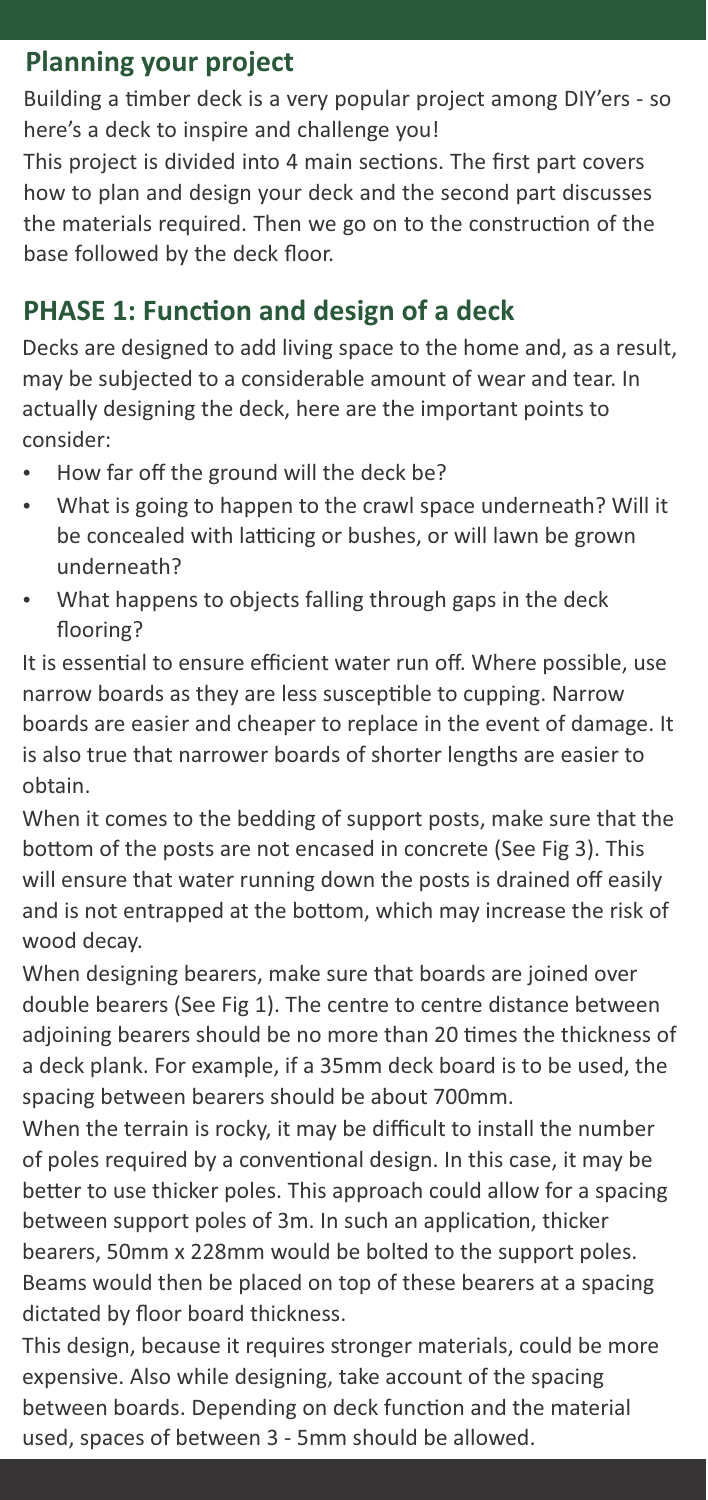#### **PHASE 2: Suitable materials**

(For a 4m x 6m deck)

| Dynabolts: 160mm by M10                                                                    | 5                                            |
|--------------------------------------------------------------------------------------------|----------------------------------------------|
| <b>Bolts and nuts: 185mm by M10</b>                                                        | 35                                           |
| <b>Bolts and nuts for double bearers:</b><br>210mm by M10                                  | 35                                           |
| <b>Washers M10</b>                                                                         | 2 per bolt                                   |
| <b>Cement</b><br>Sand<br>Stone (19mm)<br>(this assumes a cement, sand, stone mix of 1:3:6) | 2 Bags<br>0.5 <sup>3</sup><br>1 <sup>3</sup> |
| 75mm x 3.8mm Galvanised ringshank<br>nails for boards                                      | As required                                  |
| 120 x 139mm Tanalised™ H4 treated<br>poles (treated in compliance with SANS 457)           | 40                                           |
| 36mm x 152mm Tanalised™ H3 treated<br>bearers in 4.25m lengths                             | 10                                           |
| 38mm x 76mm Tanalised™ H3 treated<br>deck boards<br>(assuming a gap between boards of 5mm) | 110                                          |
| Water repellent (see manufacturer's<br>specifications for quality required)                |                                              |

Very few mbers are naturally durable and hardwoods that are durable can be very expensive. These timbers, although more durable, can crack and split and will require some form of protection. The more readily available locally grown timbers that can be used are pine or saligna. Fortunately, with proper impregnation of a suitable wood preservation, these timbers can offer long term durability.

Tanalised<sup>™</sup> C (CCA) or Tanalised<sup>™</sup> E (Copper Azole) treated decking board, bearers and **Tanalised<sup>™</sup> Weatherwood™** treated poles would be ideal. Remember the use of treated timber ensures that a deck is protected against attack by termites, borer and fungal decay. Should it be necessary to paint the timber, Tanalised<sup>™</sup> treated timber can be painted directly. As a general rule, preservative treated timber in its natural form is the easiest and cheapest solution. If possible, order the support poles to the lengths required.

Should the ends of boards, beams, bearers or posts be cut, then reseal them with a supplementary wood preservative such as easy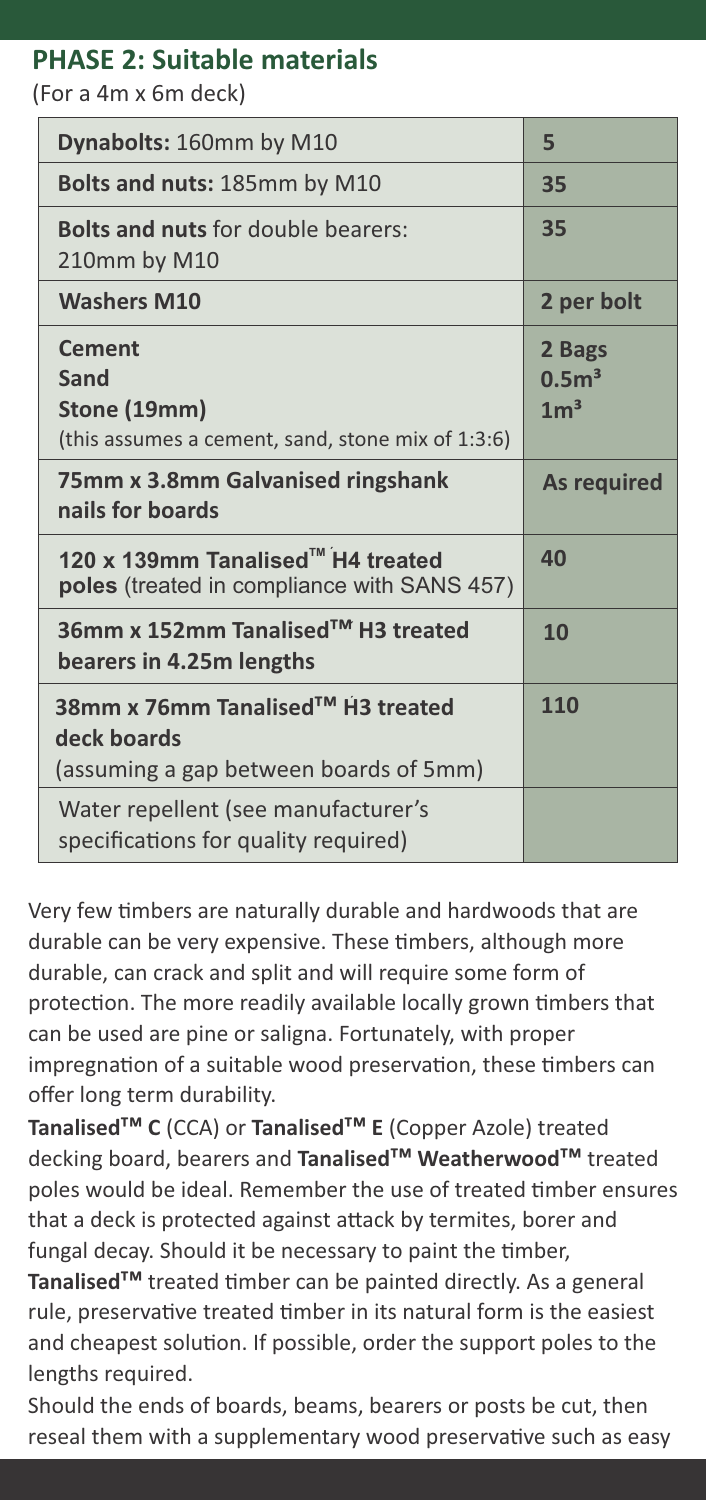to use **Tanalised<sup>™</sup> Enseal Green** before assembly. It is essential that all ground contact poles are treated in accordance with the SANS 457 H4 hazard class specification. Beams, bearers and boards must be treated to SANS 10005 H3 requirements.

When choosing boards, it may be possible in some areas, to obtain boards with grooves on the underside. These grooves arrest curvature (cupping) to a degree, ensuring that the boards remain flat. Remember to round off the arrasses of the boards and be sure to install them so that the timber's growth rings will be situated in a concave position (See Fig 3). This will avoid any splintering and surface degradation.

#### **PHASE 3: Construction of the base**

The simple deck we will be building will abut a wall on one side. This means a bearer will have to be bolted to the wall (See Fig 2). The spacing between bolts on this bearer will depend on the nature of the wall and the deck to be built, but as a general rule of thumb, an interval of 1m should be suitable.

Assuming you are looking at a simple deck - 4m wide and 6m long you would start off by deciding on the deck plank size. Select either 70mm x 38mm, if rough sawn, or 70mm x 35mm, if planed. This would dictate a space between the bearers of 700mm. Support poles will then be planted accordingly. The bearers should be 36mm x 152mm Grade S5 timber

Poles should not be encased in concrete. When installing the pole, plant the two end poles of each row first and align the faces, where the bearers are to be bolted to the intermediate poles, with a piece of string.

The top ends of the poles need not be absolutely level. The bearers will provide a level plane for the deck. If the deck is less than 1m above ground, a planting depth of 500mm is adequate, which increases with greater ground clearance. Bearer ends should be cut as shown in figure 3 to reduce the amount of end grain exposed to the elements. Double rail bearers should be installed where boards are to be joined. It is important to keep in mind that the overhang of unsupported board ends should not exceed 300mm. The layout of the proposed timber deck is seen in figure 4.

This design has taken particular account of the need to use commonly available timber lengths. Thus, with a 6m long deck, two 3m long boards can be employed. While the choice of 38mm x 76mm boards dictates that the distance between bearers should be 700mm some latitude can be allowed. The spacing could, in fact, be as wide as about 750mm. In addition to the items already mentioned, it will necessary to obtain bolts, nuts and washers to tie the bearers to the poles and cement, sand stone and ringshank nails for fixing the boards to the bearers.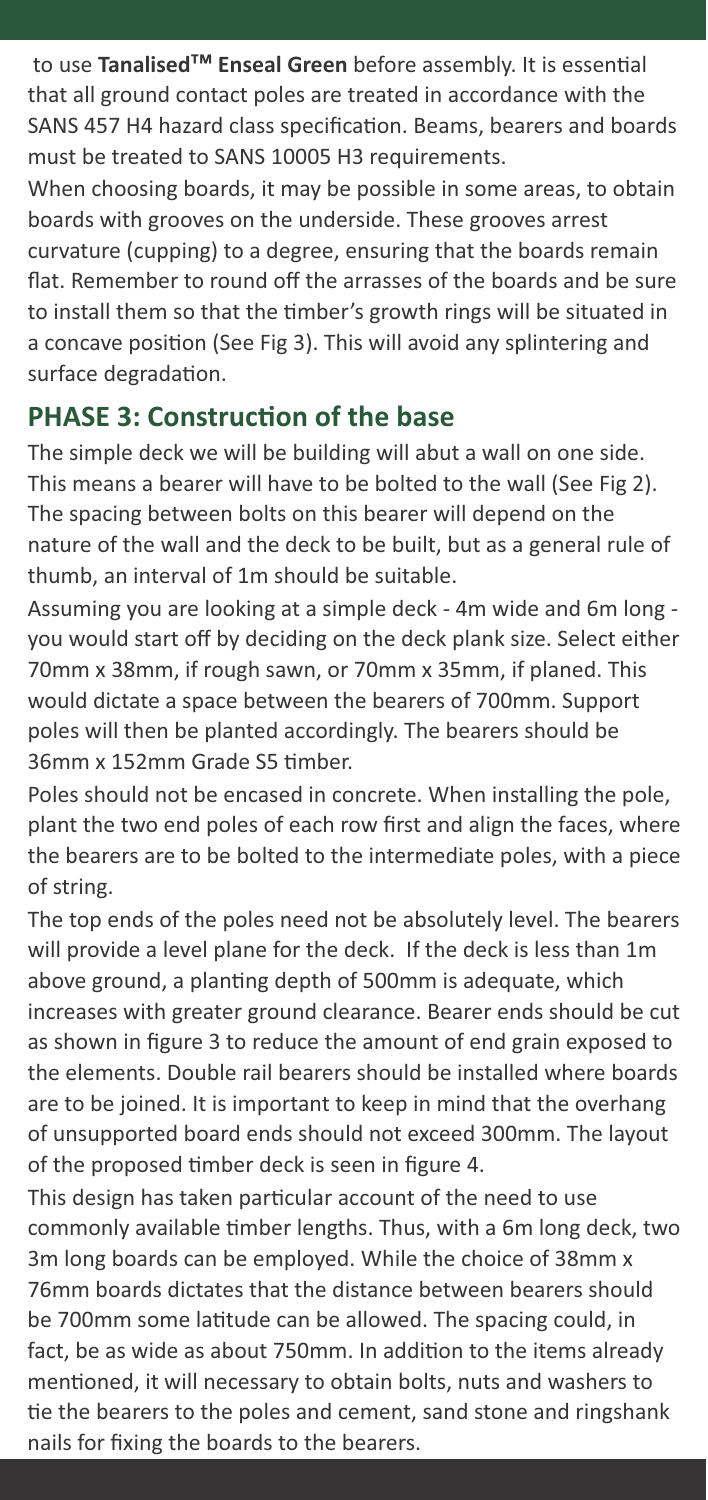



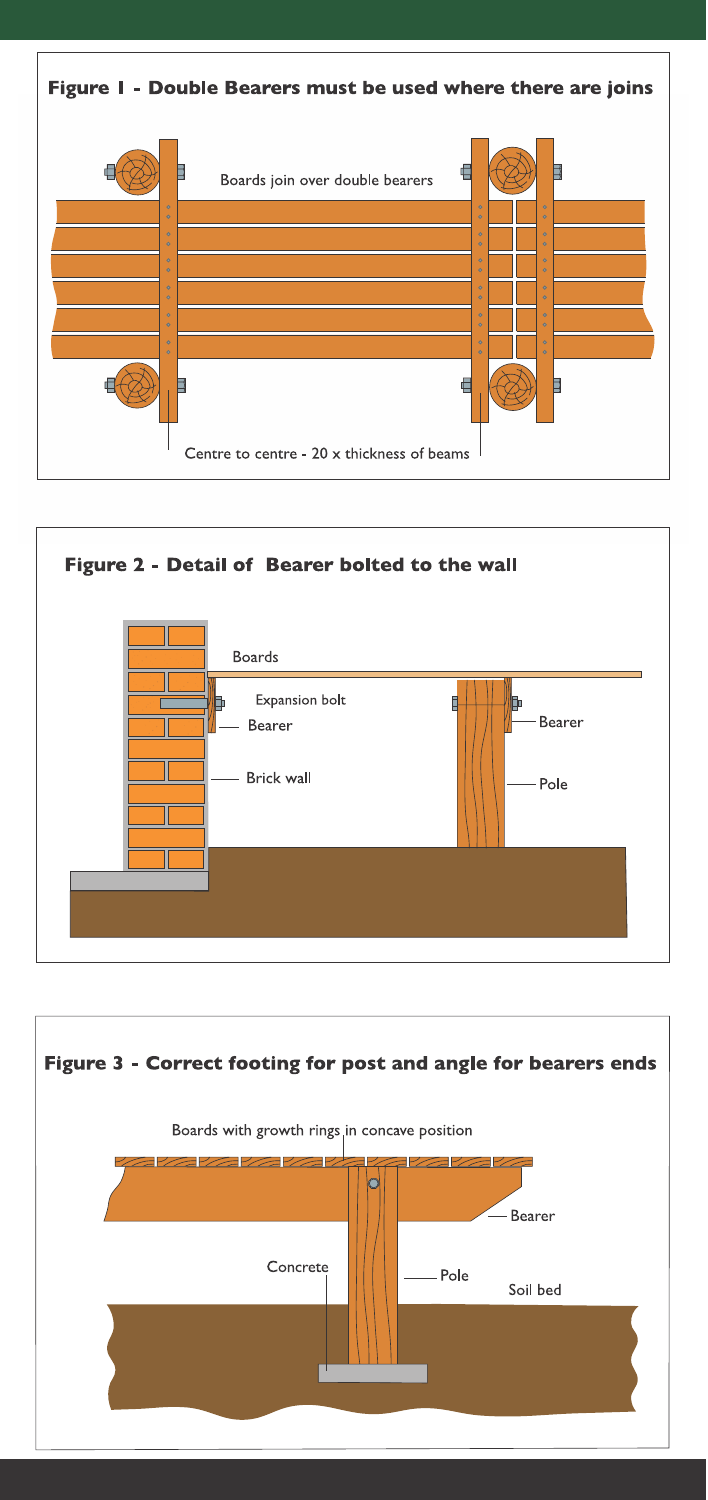#### **PHASE 3: Construction of the base**

- An extremely important aspect of constructing any deck is to obtain a level deck of the desired height.
- As a starting point, remember if the deck is to line up with an existing patio or stoep, the bearer bolted to the wall should be dropped below the level of the stoep by the depth of the board.
- To obtain a level running away from the stoep, many people make use of a string in conjunction with a spirit level.
- To obtain the horizontal level, line up the end poles and check levels of other poles in the same row against this level. In order to double check on levels, merely nail bearers to the poles. Only once levels have been achieved, should the bearers be finally bolted into place.
- There should also be ongoing checks for squareness by lining up poles using string. With double bearer poles it is important to select poles of a even diameter.

#### **PHASE 4: Construction of the deck floor**

Install the boards from the patio side so they extend over the gap between double bearers. Chalk a line over the ends and cut off to obtain a straight line. Then install the remaining 3m boards.

It is important to verify that the line in which the first board is laid is straight and at right angles to the wall. Make a spacer to ensure even spacing. In screwing or nailing the boards down, use only one nail in the centre of the board and, where possible, drive it through the centre of the bearer. Use a string to align all the screws or nails. Nail the boards into place proceeding from one side of the deck to the other, bearer by bearer. Remember to place deck

boards with growth rings in a concave position.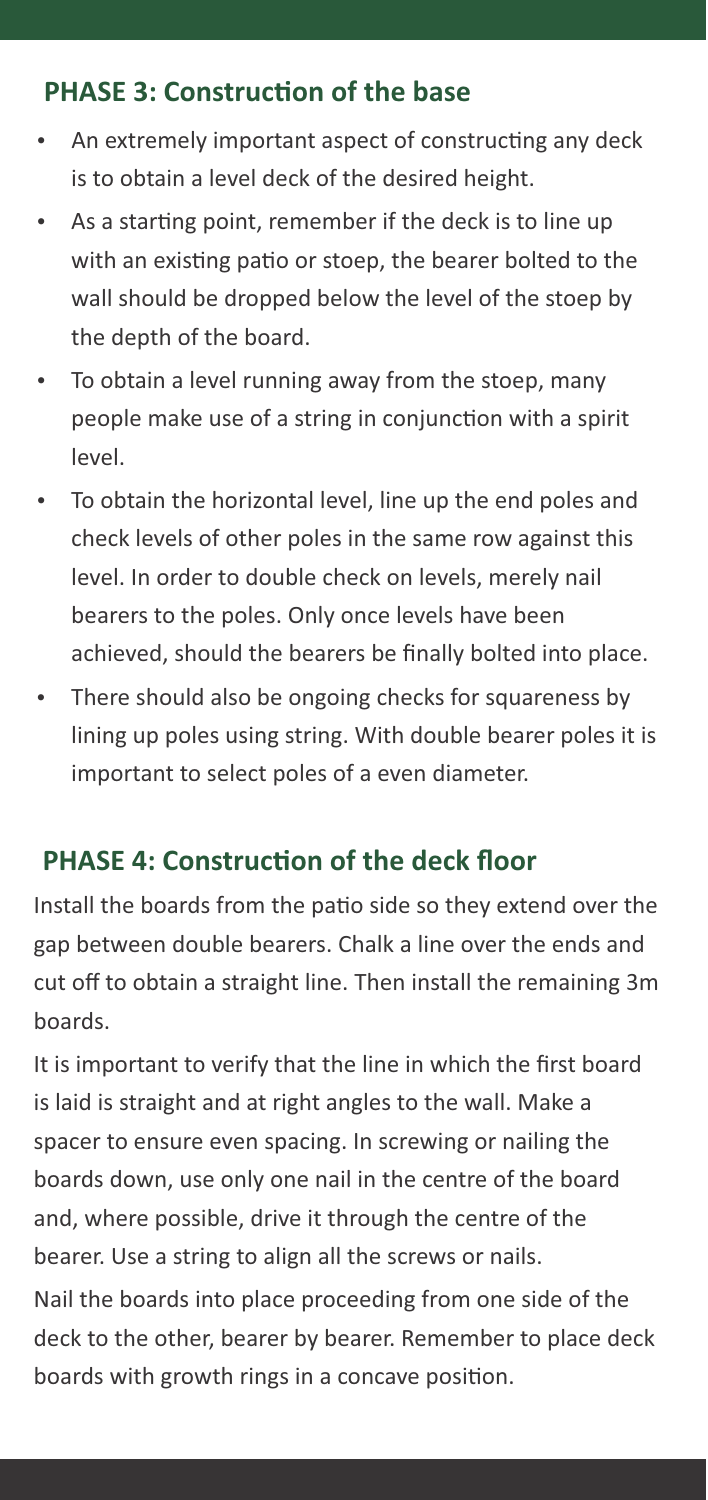#### **Figure 4: Plan of a Deck Layout**



## **Figure 5: Erecting a Railing**



This project is used with kind permission from the South African Wood Preservers Association. All treated wood should be treated according to SANS 10005:2006 Preservative Treatment of Timber.